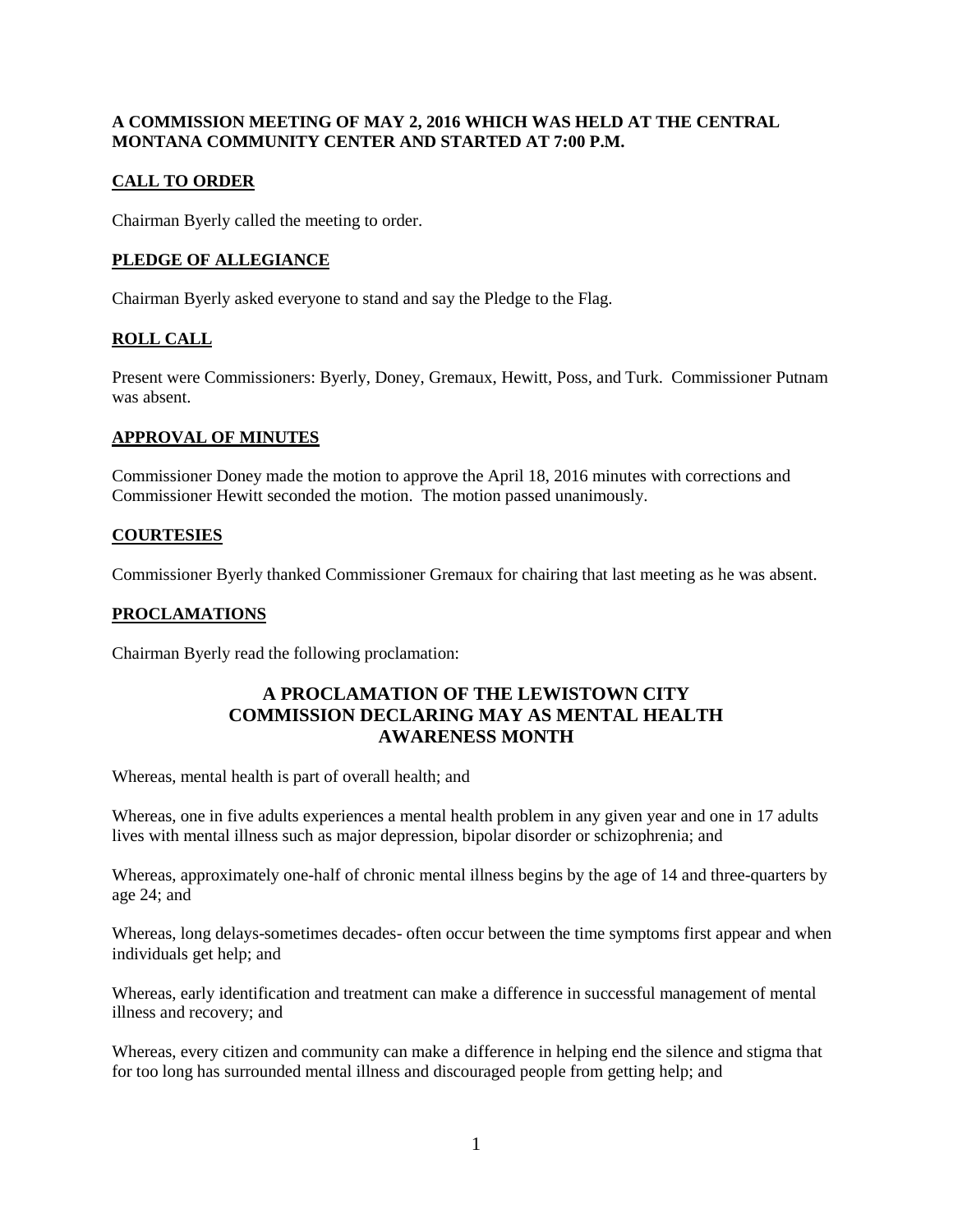Whereas, public education and civic activities can encourage mental health and help improve the lives of individuals and families affected by mental illness;

IT IS HEREBY PROCLAIMED by the Lewistown City Commission that the month of May, 2016 shall be observed as Mental Illness Awareness Month, to increase public understanding of the importance of mental health and to promote identification and treatment of mental illnesses.

BE IT FURTHER PROCLAIMED that all citizens, businesses, schools and community organizations are encouraged to take the "stigma *free* pledge" at [www.nami.org/stigmafree](http://www.nami.org/stigmafree) in observance of Mental Health Awareness Month.

## **BOARD AND COMMISSION REPORTS**

Commissioner Doney reported that she attended the Local Government Study Commission meeting on Monday, April 25<sup>th</sup>. Commissioner Doney also reported that they are continuing their Wednesday work meetings and will have an action item on the May  $13<sup>th</sup>$  meeting.

Commissioner Byerly reported that the Central Montana Health District (CHMD) Board met for the first time in the new office in the Sports Inc building. It appears that staff is happy with the new location. Commissioner Byerly commented that the cost savings the board was hoping for as a result of the reorganization and consolidation appears to be happening.

#### **CITY MANAGER REPORT**

City Manager Kevin Myhre reported on the following issues:

The contractor has poured the concrete for the splash park and also for the water slide runouts. The slide contractor is starting to assemble the slide tubes. There is still a lot of the flat concrete work that needs to be completed. The pool liner has been delivered and is one of the last items to be installed.

Several administrative staff will be training or at meetings during the first week of May.

The City Manager has met several times with the representatives of the Fire Department Bargaining Unit. The City Manager feels that they are making good progress at this point and hope to have a contract ready for Commission approval by the first meeting in June.

The City Commission will have the opportunity to replace my position on the Snowy Mountain Development Corporation (SMDC) Board. The SMDC Board meets approximately six times per year at 10 am and meetings usually last around two hours. If a Commissioner is interested in being on the board, the City Manager can get them more information on the responsibilities. The annual meeting will be held in June.

Public Works recently assisted the Kiwanis Club by removing concrete and debris from the four picnic shelters that are being replaced at the rest area west of town. Mr. Myhre stated that he was notified today that there will not be funding for the rest area for 2016-2017. The Department of Transportation does not have any funds. Public Works is also helping to remove some playground equipment from the Softball Complex at the request of the baseball association.

Park and Recreation Director Jim Daniels is working with a local contractor to have the roof replaced on the bathroom facility located in Symmes Park.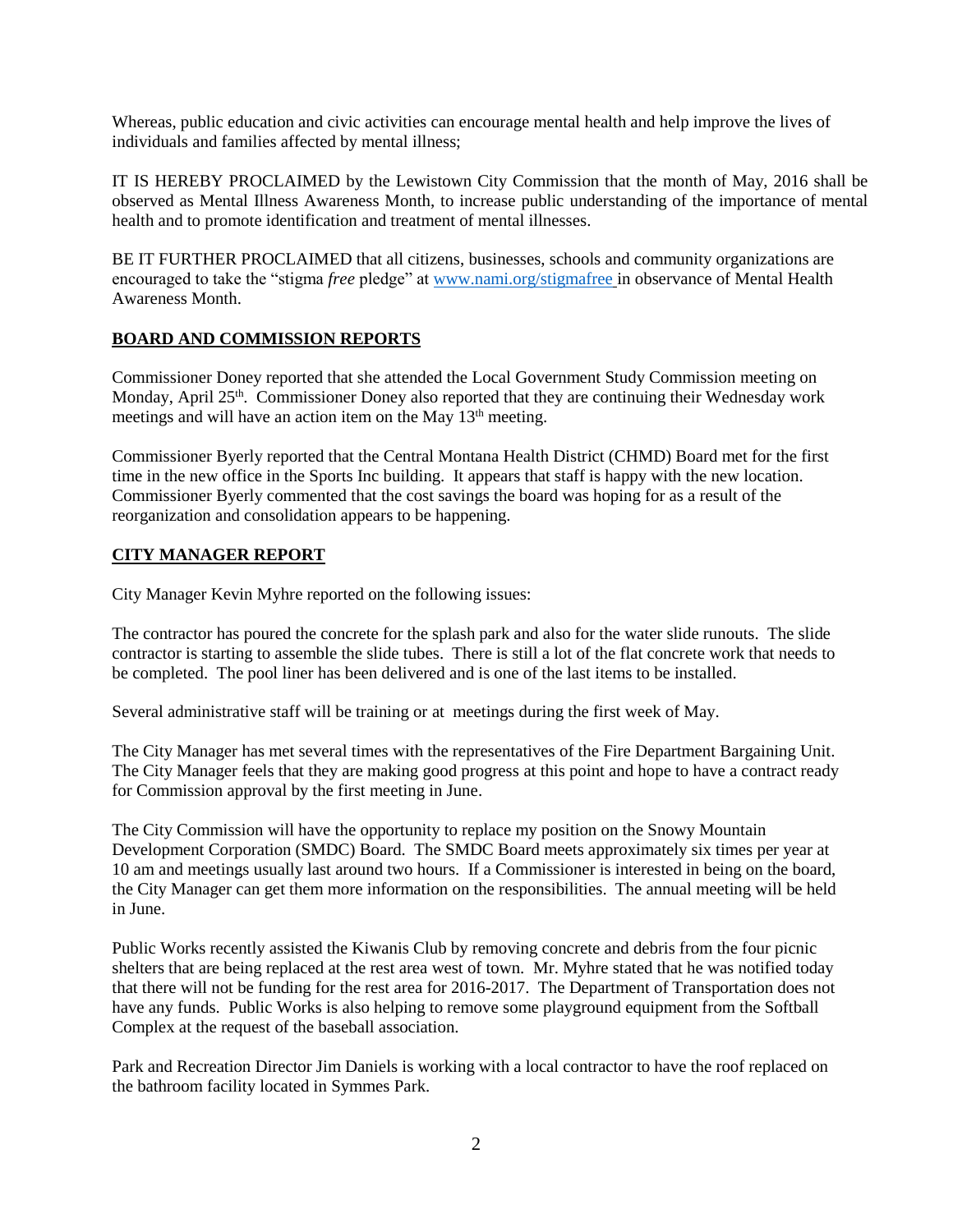The Montana Department of Labor recently visited the Public Work Department for a safety inspection. They noted several electrical issues within the building that should be updated or changed. Staff are working to remedy the more minor issues that were identified. The Public Works Director will plan to get bids from electricians to update the wiring for the shop lighting.

Mr. Myhre explained that during the committee of the whole meeting this evening the Commission discussed the replacement of the City Manager. Mr. Myhre stated there are two paths moving forward for the City Commission and both are dependent on the decision of the local government study commission. If the study commission votes to put an alternate form of government on the ballot in November, it would make it very difficult for the City Commission to hire a City Manager so the City Commission may have to look at having an interim City Manager for six months. If a change in the form of government passes then it could take up to two years before the finality of the City Manager positon. Mr. Myhre further explained that if the study commission does not put anything on the ballot they can start advertising to hire a City Manager immediately and could maybe have someone hired by the end of summer. Mr. Myhre stated he thinks they would still put an interim City Manager into place for a couple of months. The study commission will be voting on May  $13<sup>th</sup>$  to determine if an action will be put on the ballot or not.

# **CONSENT AGENDA**

Commissioner Hewitt asked for the claims to be removed from the consent agenda. Commissioner Hewitt had questions to clarify some of the claims. There being no other questions. Commissioner Poss made the motion to approve the consent agenda and Commissioner Gremaux seconded the motion. The motion passed unanimously. The consent agenda was the acknowledgement of the claims that have been paid from April 14, 2016 to April 28, 2016 for a total of \$386,084.29.

## **REGULAR AGENDA – Resolutions, Ordinances & Other Action Items:**

1. Discussion and action on a lease agreement of railroad right of way for the Recycle Our Waste Lewistown recycling facility

Mr. Myhre explained that the Recycle Our Waste Lewistown (ROWL) is located on a small portion of the railroad right of way which 7,300 square feet is proposed for lease and very closely fits the area used by the ROWL group. ROWL has done a lot to establish the area. The standard lease has been updated for the property being discussed for lease. Mr. Myhre commented that the City typically assesses a lease amount for railroad property leased at 7% of the market value and an estimate of the lease amount if it was \$1 per square foot would be \$511. Mr. Myhre stated that he recommends no lease amount because of the benefit to the public and huge volunteer effort of the group. Ms. Rosemary Kent on behalf of the ROWL thanked the City for their support. Commissioner Gremaux made the motion to approve the lease agreement of railroad right of way for the Recycle Our Waste Lewistown recycling facility for zero dollars and Commissioner Doney seconded the motion. Commissioner Byerly asked for comments from the audience and Commission. There being none, the question was called for and the motion passed unanimously.

2. Discussion and action on authorizing the City manager to apply for clean-up funds for the Marcella East property